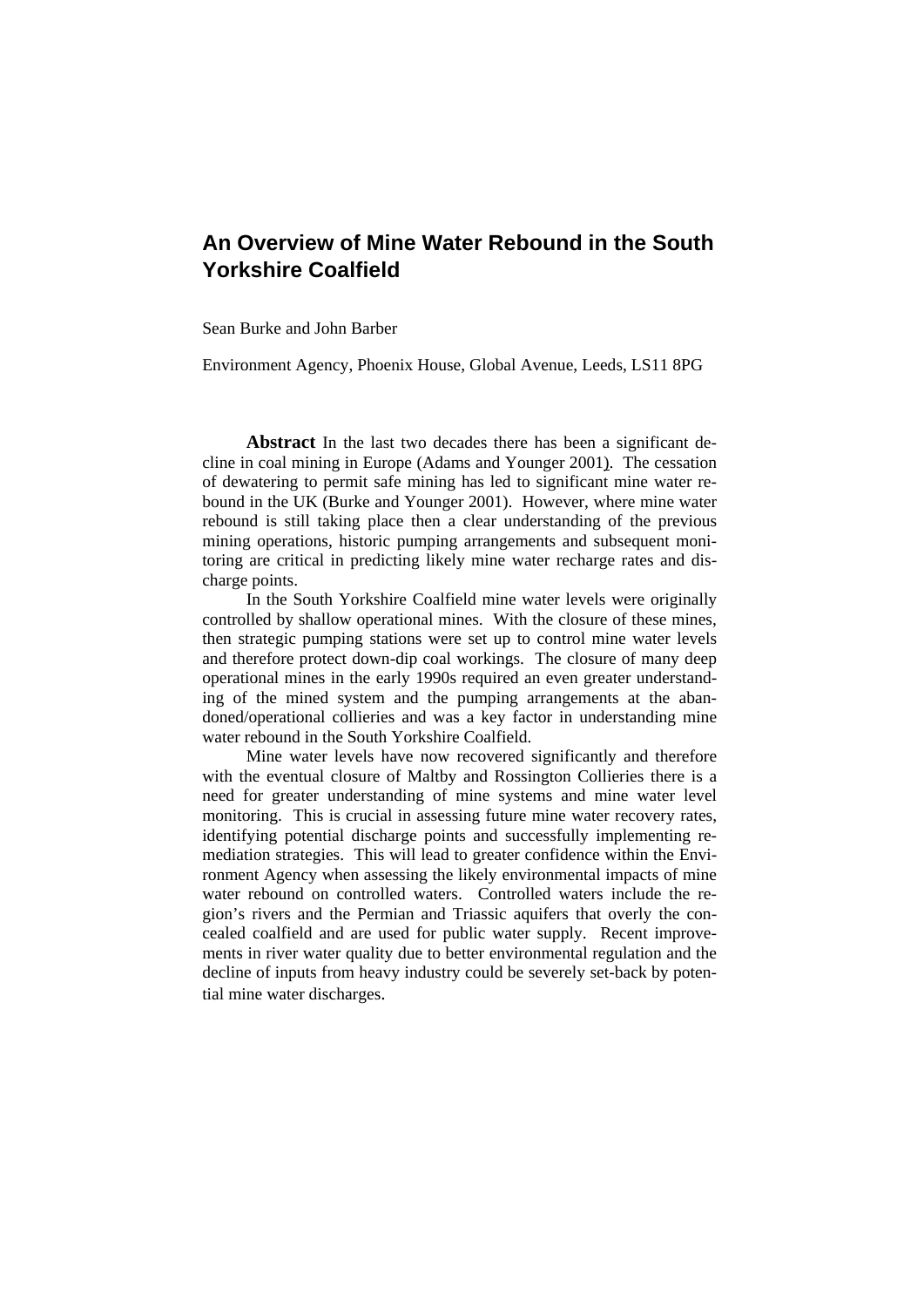#### **1.0 Introduction**

The dewatering of deep coal mines is essential to allow safe extraction of coal. With the decline of the UK coal mining industry and subsequent cessation of dewatering of the deep mines, mine water levels have started to recover across the UK coalfields (Cairney and Frost 1975, Younger 1995, Burke and Younger 2000). This recovery has resulted in significant polluting mine water discharges into receiving watercourses (Younger 1997). However, the UK is not alone in experiencing mine water pollution and mine water discharges have occurred for centuries on a global scale. Present examples of such discharges are seen in Spain, Germany, France (Sadler 1998) South Africa (Clarke 1997), South Korea (Cheong et al 1998), China (Feng et al 2000) and the United States (Hedin et al 1994). Mine water discharges can occur from deep or shallow mine workings,

where dewatering is taking place or from abandoned mine workings where ground water rebound is allowed to occur. Where extensive dewatering is taking place to limit the severity and numbers of discharges, then large amounts of water are pumped from the workings from a single or number of individual dewatering shafts. Such water is often of generally good quality therefore does not present significant pollution problems.

This paper intends to show the history of mine water rebound in South Yorkshire and its position today. An attempt to identify potential receptors that may be degraded by mine water pollution is also sought. Areas where uncertainty is apparent are identified and further monitoring is suggested where necessary.

# **2.0 The South Yorkshire Coalfield**

The South Yorkshire Coalfield is a large area of eastward dipping Coal Measures from Sheffield in the south to Barnsley in the north and Doncaster in the east (Figure 1). Early coal mining was carried out with the use of bell pits and drifts into the seam outcrop. Here access was gained via a shallow shaft or drift and coal was extracted from the base of the shaft or drift. As expected, these forms of access to the coal were located to the west near the outcrop of coal seams and therefore exploited reserves at outcrop. When the distance from the base of the shaft or drift to the working area became impracticable then the workings were abandoned and new ones constructed. Though there is little evidence remaining this is expected to have occurred in the west where the seams outcrop near Sheffield and to the west of Barnsley.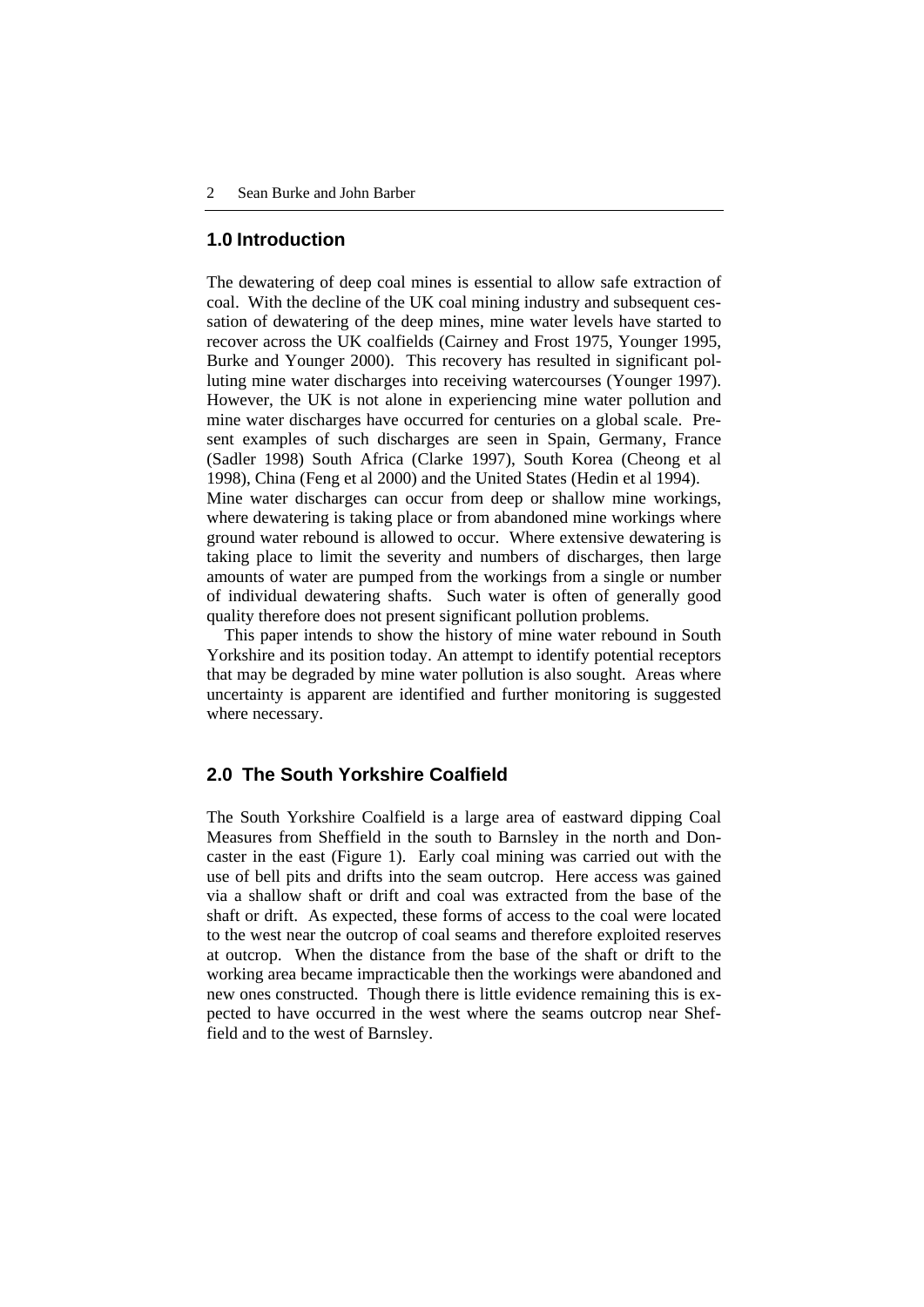When the vertical distance from the surface to the seam became too great then an adit was constructed to gain access to deeper coal reserves. When these were constructed often a drainage adit or sough would be driven below the workings where water was allowed to drain from the workings by gravity into a local river. The location of soughs and adits are critical in assessing mine water rebound as they can often be pathways for mine water recharge or discharge points if mine waters have recovered.

With the advent of the industrial revolution mining was to take place with the use of deep shafts to more profitable reserves as mines were sunk to the east. This led to the closure of many shallow mines with limited resources. Therefore, as mine water levels started to recover in the closed mines serious consideration was necessary to protect the mines working down-dip. Where the distance from the outcrop to the operational mines was short, large feeders of water were allowed to enter the mines. This led to the formation of the South Yorkshire Mines Drainage Committee, which was charge by Act of Government to resolve these problems.



Figure 1. The South Yorkshire Coalfield with areas flooded in 1936. Cross section lines marked AB to CD are for Figures 2 and 3 (Saul 1936).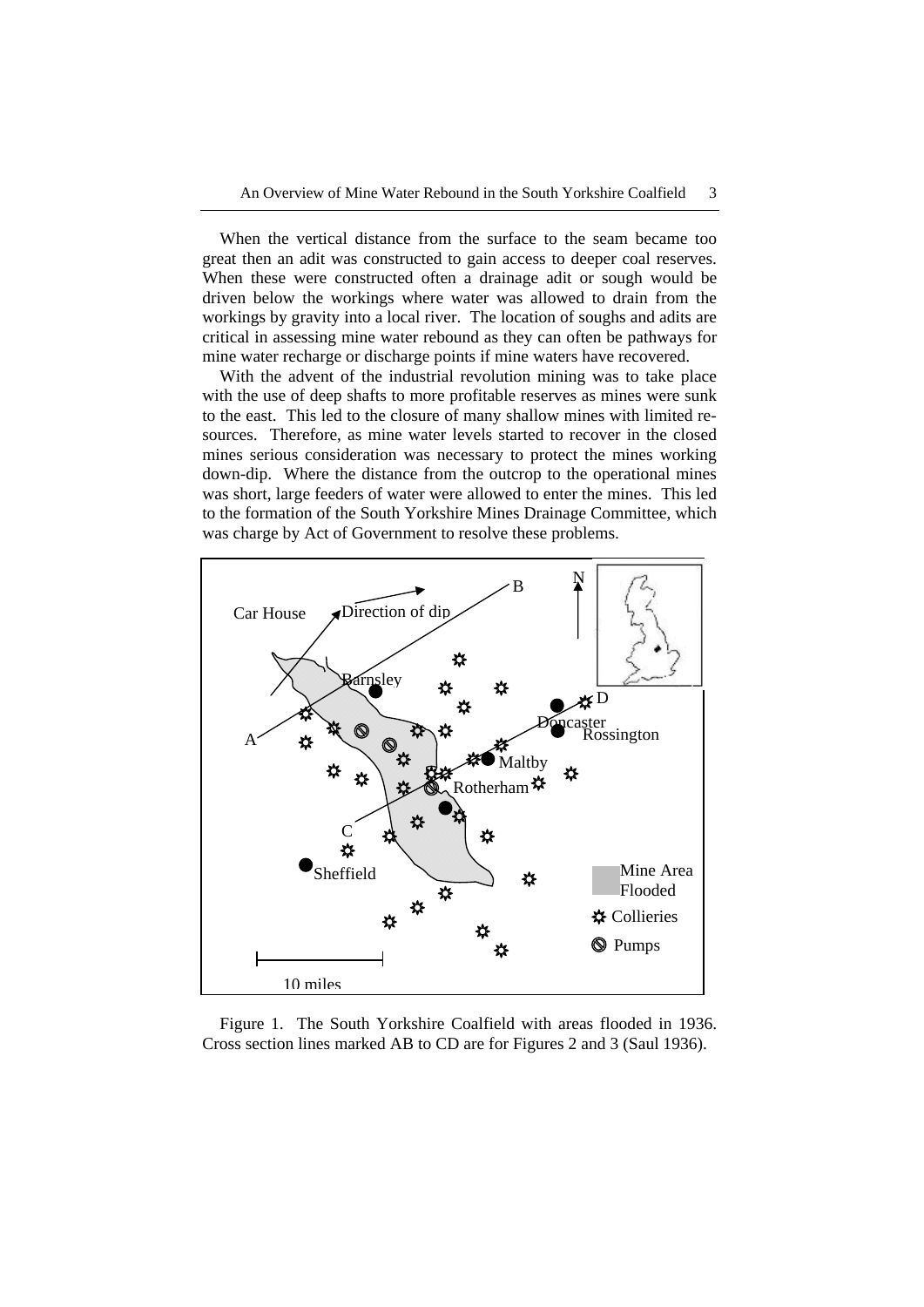The South Yorkshire Mines Drainage Committee resolved many arguments between the different private mining companies and one outcome was the formulation of a mines drainage scheme for South Yorkshire.

Figure 1 shows the South Yorkshire Coalfield with the South Yorkshire Mines Drainage Scheme in 1936 with parts of the Barnsley Seam flooded. After the introduction of this scheme mechanised longwall mining was introduced and many of the shallow mines in Figure 1 were closed and dewatering of the area was carried out at many closed colliery shafts and localised within the deeper operational mines. The main coal seam worked was the Barnsley seam which has an average thickness of around 1.7m.

As reserves were exhausted in the shallow mines then new deeper colliery shafts were sunk to many hundreds of meters to exploit deeper and greater reserves. Although wide barriers of unworked coal and/or barren zones associated with major faults effectively isolate the collieries from each other at all worked horizons there are discrete connections between many of the collieries in the Barnsley Seam (Burke and Younger 2000). These connections effectively create large areas undergoing generally simultaneous rebound often called 'ponds' (Younger *et al*, 1995). These ponds are often fed by discreet feeders from shallow abandoned mines

The UK experienced a determined mine closure program in the 1980s and 1990s. In the Yorkshire Coalfield 73 collieries were closed or are in the process of closing resulting in extensive cessation of dewatering. British Coal were still operating 19 perimeter pumping stations in 1985, but currently only Maltby Colliery, Rossington Colliery and Car House pumping station control mine water levels in the South Yorkshire Coalfield.

The South Yorkshire Coalfield exhibits large areas of connected underground workings with many sensitive surface water features including the main rivers Don, Dearne and Rother susceptible to potential pollution. To the east lies the concealed coalfield that is overlain by major aquifers comprising the Permian Limestones and the Triassic Sandstone, exhibiting source protection zones protecting large public water supply abstraction wells.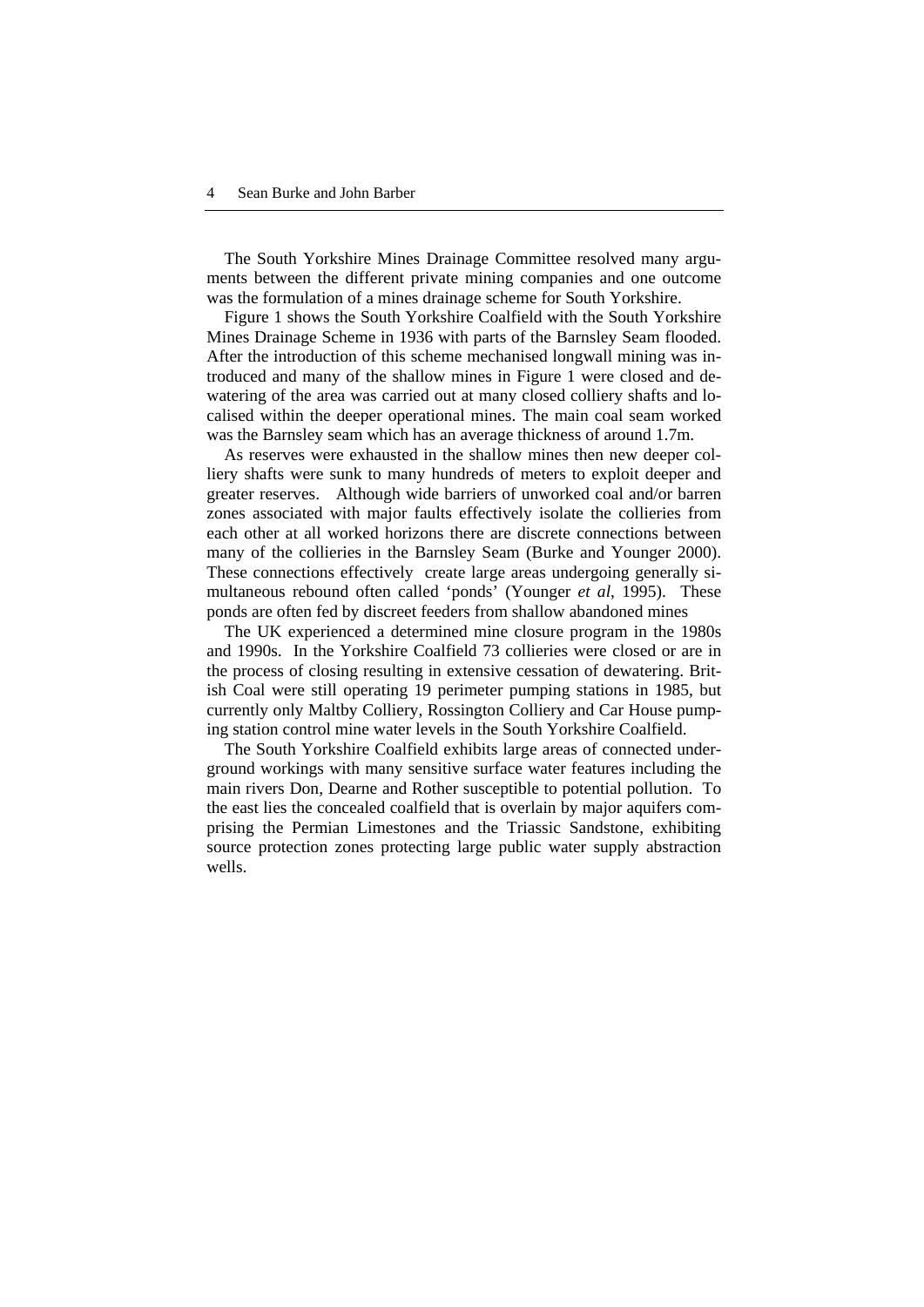#### **3.0 Mine Water Recovery in the South Yorkshire Coalfield**

Figure 2 and Figure 3 show present mine water levels across the coalfield. Mine water levels have now recovered significantly and many updip workings are flooded with a gradual migration of water down-dip to the east where mine water levels are controlled by pumping at Maltby and Rossington Collieries.

Figure 2 shows mine water levels from Tankersley near Sheffield in the west to Askern Colliery in the Doncaster area. Mine water in the shallow collieries to the west has almost fully recovered with recent increased discharges in the Worsbrough area currently impacting on river quality and some further recovery still expected near Barnsley Main and Lundwood.

Figure 3 shows mine water levels from Thorpe Hesley in the west to Hatfield in the east. Again substantial recovery has occurred in the shallow collieries of Thorpe Hesley, Warren House and Car House, where water levels are stabilised which may be due to continuous pumping. At Car House. However, there has been substantial recovery at Kilnhurst and Thurcroft with a significant head of water between Thurcroft and Maltby. Mine water may be passing Maltby shaft via old workings in the Barnsley or Swallow Wood seams towards Yorkshire Main workings and ponding adjacent to Rossington Colliery workings.

Figure 2 and Figure 3 show mine water recovery across the coalfield. However, the rate of recovery is dependent on the connectivity between individual areas. This includes roadway connections which exhibit high connectivity and goaf connections (collapsed void) with low to medium connectivity and conductivity.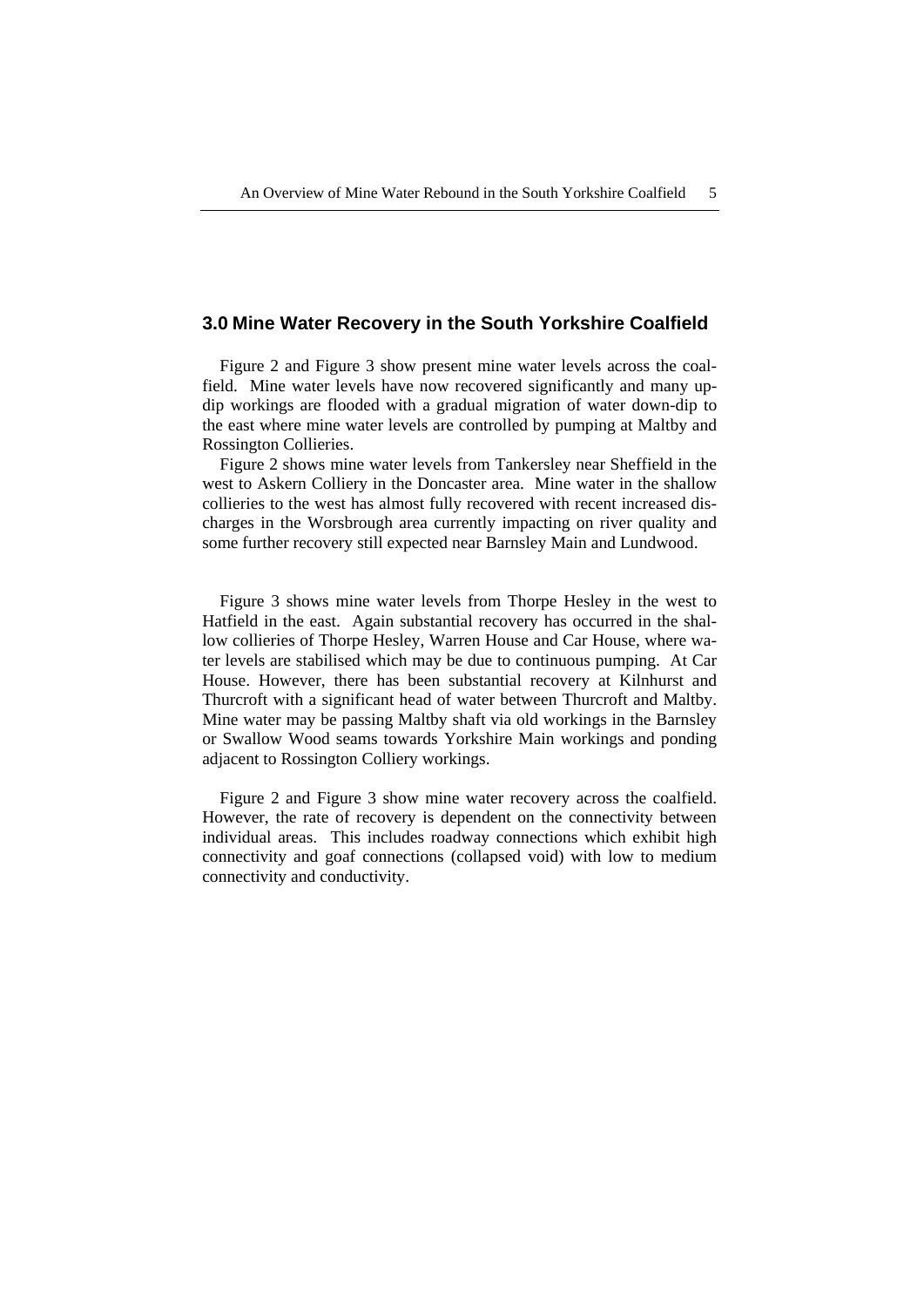

Figure 2. Present mine water levels (or last readings) at individual collieries across the coalfield from the south west to the north east. Figure 1 shows the line of cross section A to B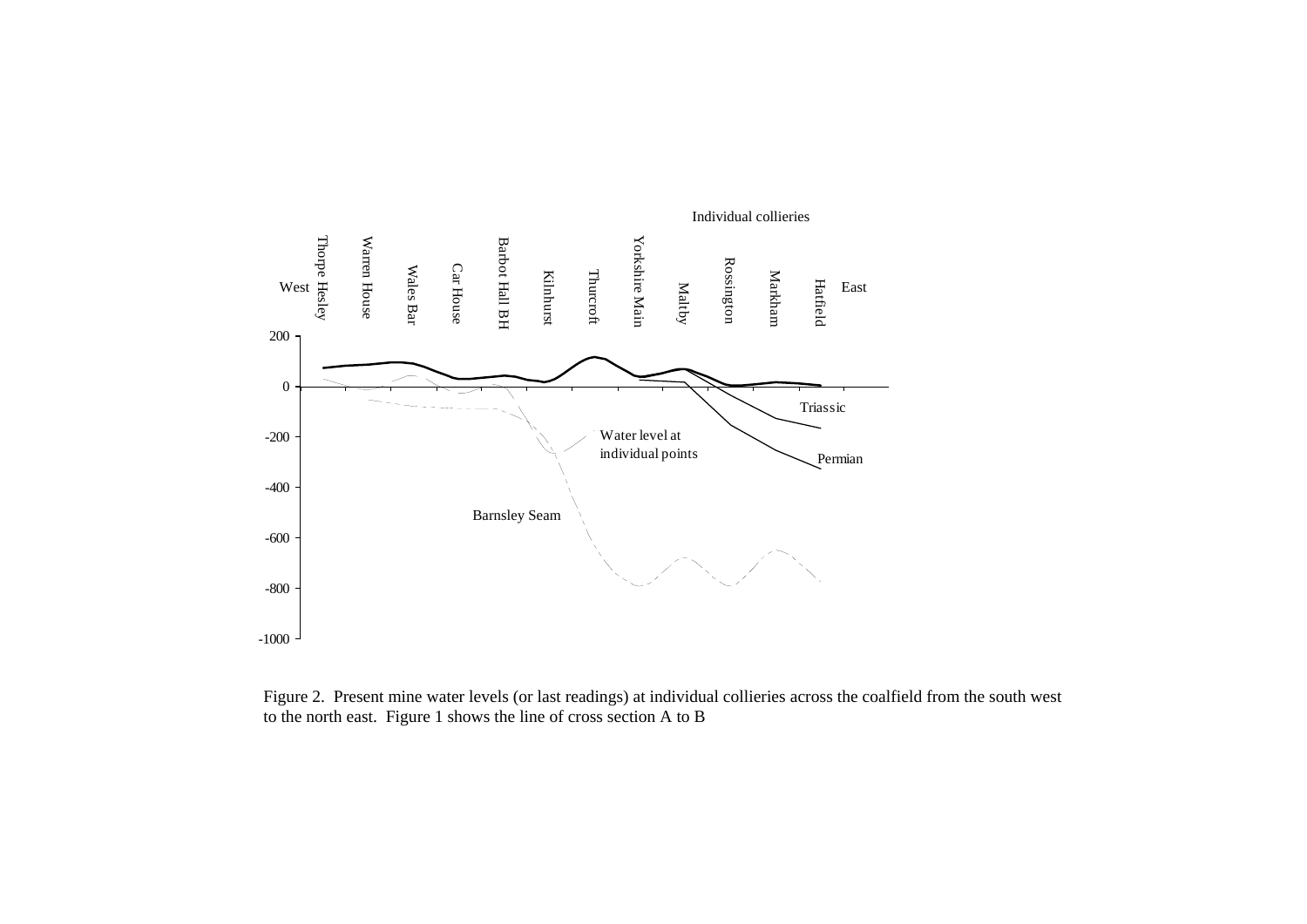

Figure 3. Present mine water levels (or last readings) at individual collieries across the coalfield from the south west to the north east. Figure 1 shows the line of cross section C to D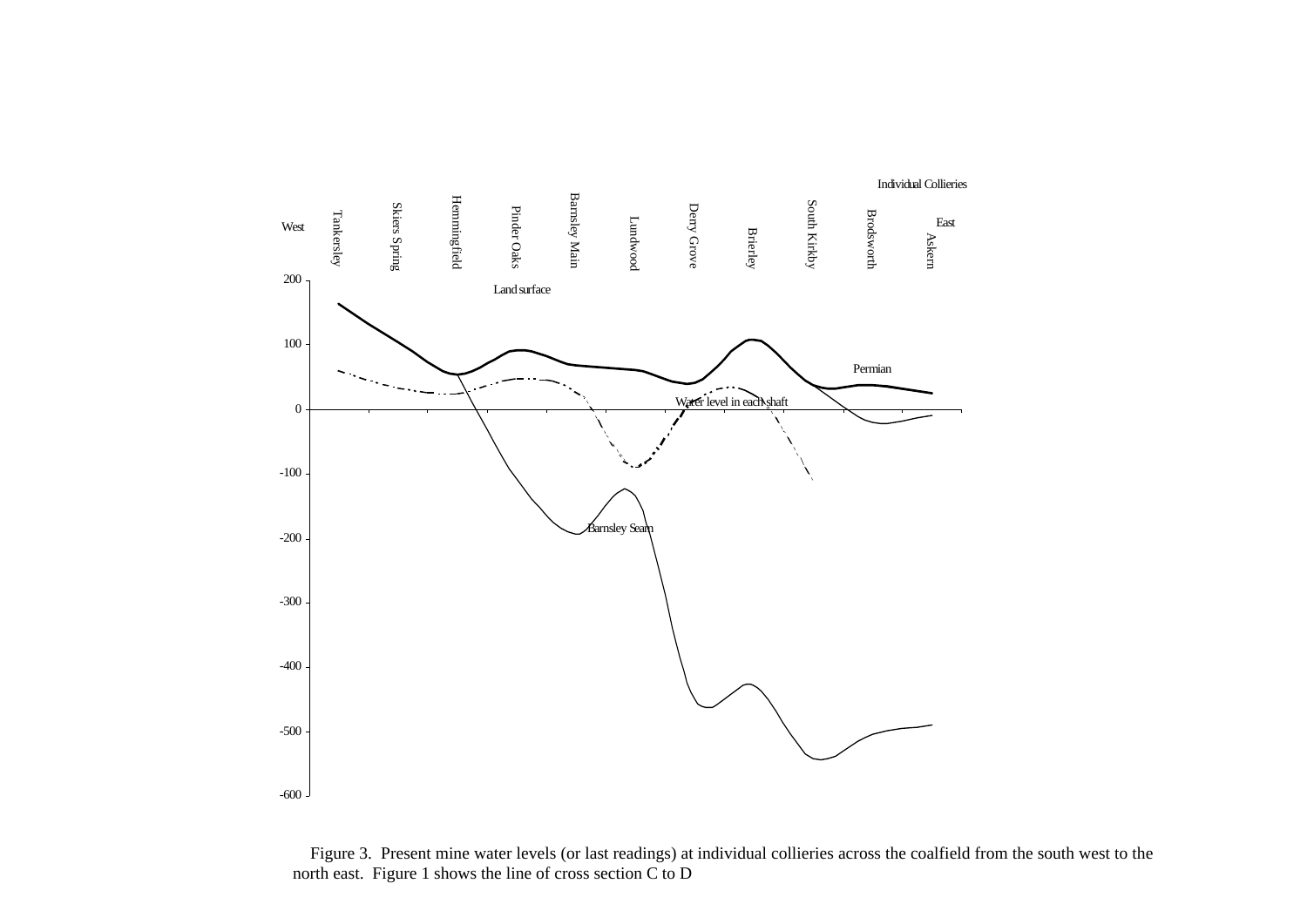Figure 4 shows mine water recovery rates at individual mines shown on Figure 2 and highlights the varied rate of recovery. Barnsley Main shows steep mine water recovery while Tankersley is now relatively stable after initial rapid recovery.



Figure 4. Mine water recovery at selected collieries over time shown in Figure 2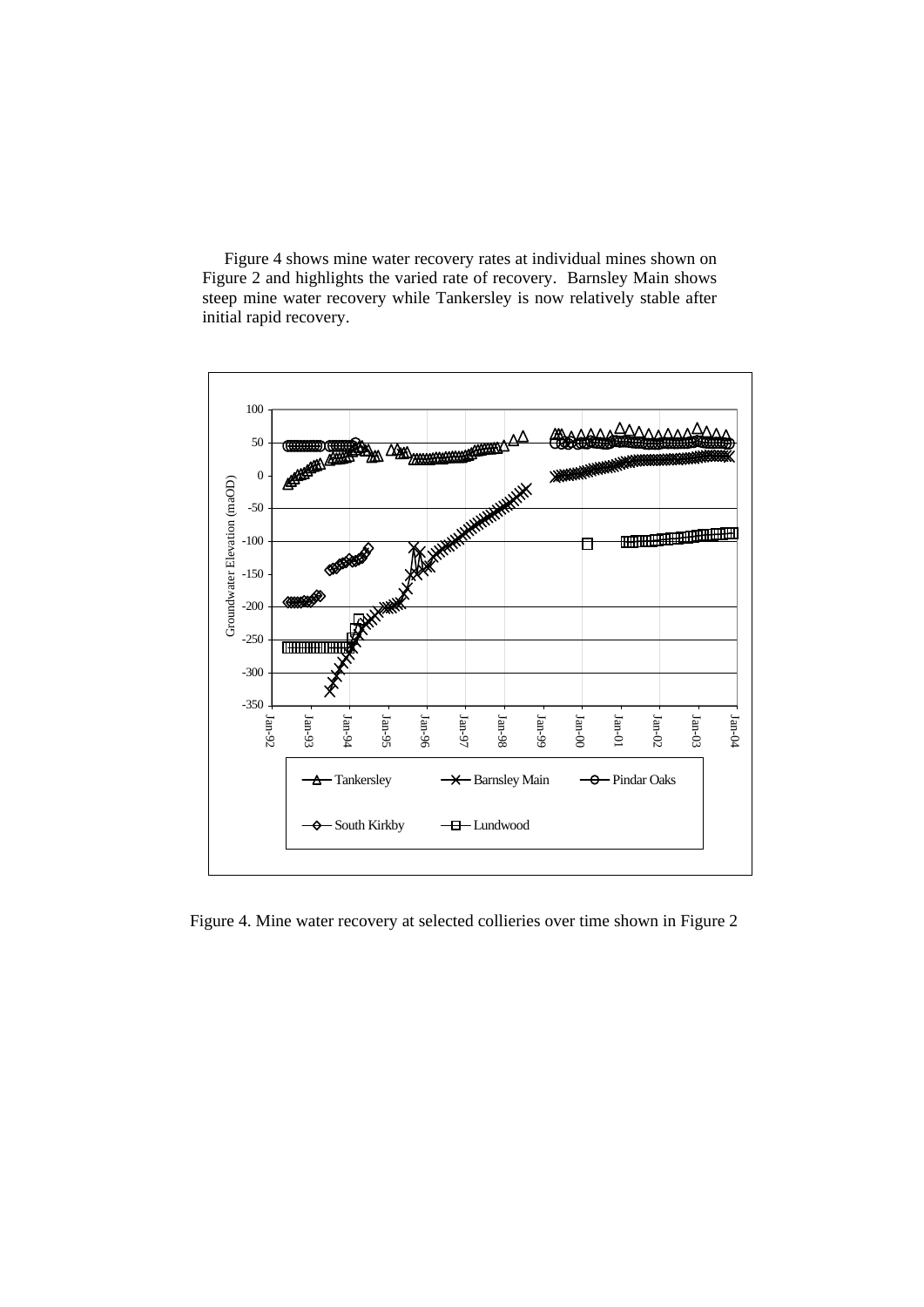Figure 5 highlights the rate of rebound at selected collieries shown on Figure 3. The relative rates of recovery are highlighted for the deep mines of Thurcroft and Kilnhurst which have a similar recovery rate with surface discharges not expected in the near future unless down-dip workings are already flooded. Warren House and Barbot Hall have both recently demonstrated falling water levels that may be due to either reduced feeders or an increase in connectivity to down-dip workings.



Figure 5. Mine water recovery at selected collieries over time shown in Figure 3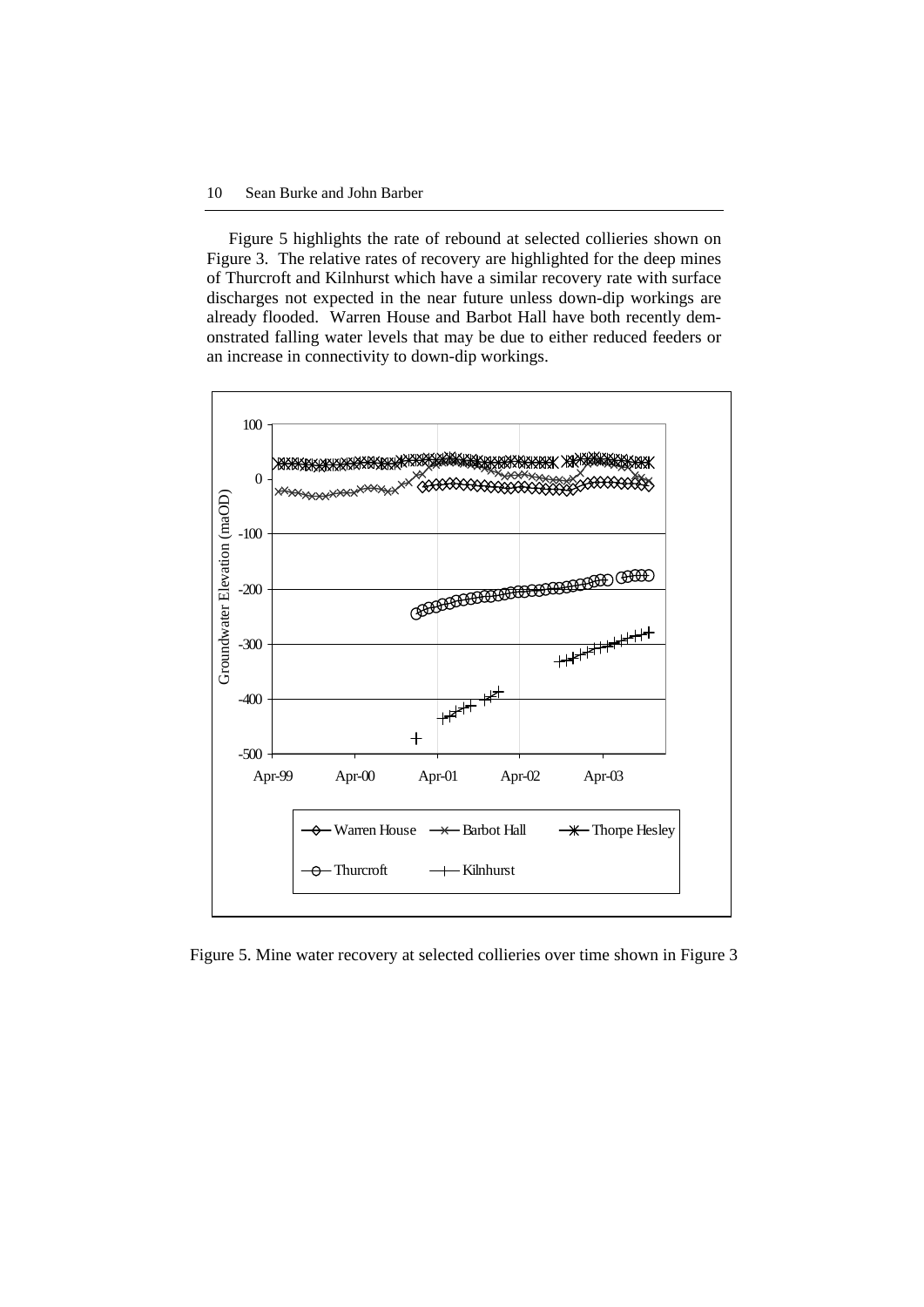### **4.0 Conclusions**

Mine water is recovering over large parts of the South Yorkshire Coalfield with many receptors potentially at risk from significant mine water pollution. While much work has so far concentrated on preventing and treating mine water discharges to surface water receptors, the risk to major aquifers has not been fully assessed.

The overlying Permian Magnesian Limestone to the east of the coalfield is not extensively used for public supply but has some significant abstraction such as at Ferrybridge Power Station, where groundwater is used for cooling. The large public water supply well-fields situated in the Selby and Doncaster areas abstract water from the Triassic Sherwood Sandstone and have large source protection zones, which extend over the concealed coalfield.

The source protection zones were designed to protect groundwater resources and prevent pollution at the ground surface from infiltrating into the aquifers from above. Mine water recovery could potentially threaten the aquifers from below and would impact upon the Permian Limestone before the Triassic Sandstone. However, it is unclear whether groundwater levels in the Coal Measures will eventually recover to elevations above the current pumped groundwater elevations within the Permian Limestone and Triassic Sandstone.

Currently, groundwater in the eastern part of the exposed coalfield is maintained at significant depth by pumping at the operational collieries located beneath the aquifers. Further monitoring in this area will be required in the coming years in order to predict the timing of mine water recovery to the base of the Permian and the eventual groundwater elevation when recovery is complete. Further work will also be required to understand how mine waters could potentially impact on groundwater quality within the Permian Limestones and the overlying Triassic Sandstones. This will apply to the portion of the aquifers actively used for public water supply as well as the deeper parts of the aquifers where water quality is naturally unsuitable for abstraction.

## **Acknowledgements**

The authors would like to thank the Coal Authority and UK Coal for kind permission to use the mine water level data. The views expressed are those of the authors and not necessarily those of the Environment Agency.